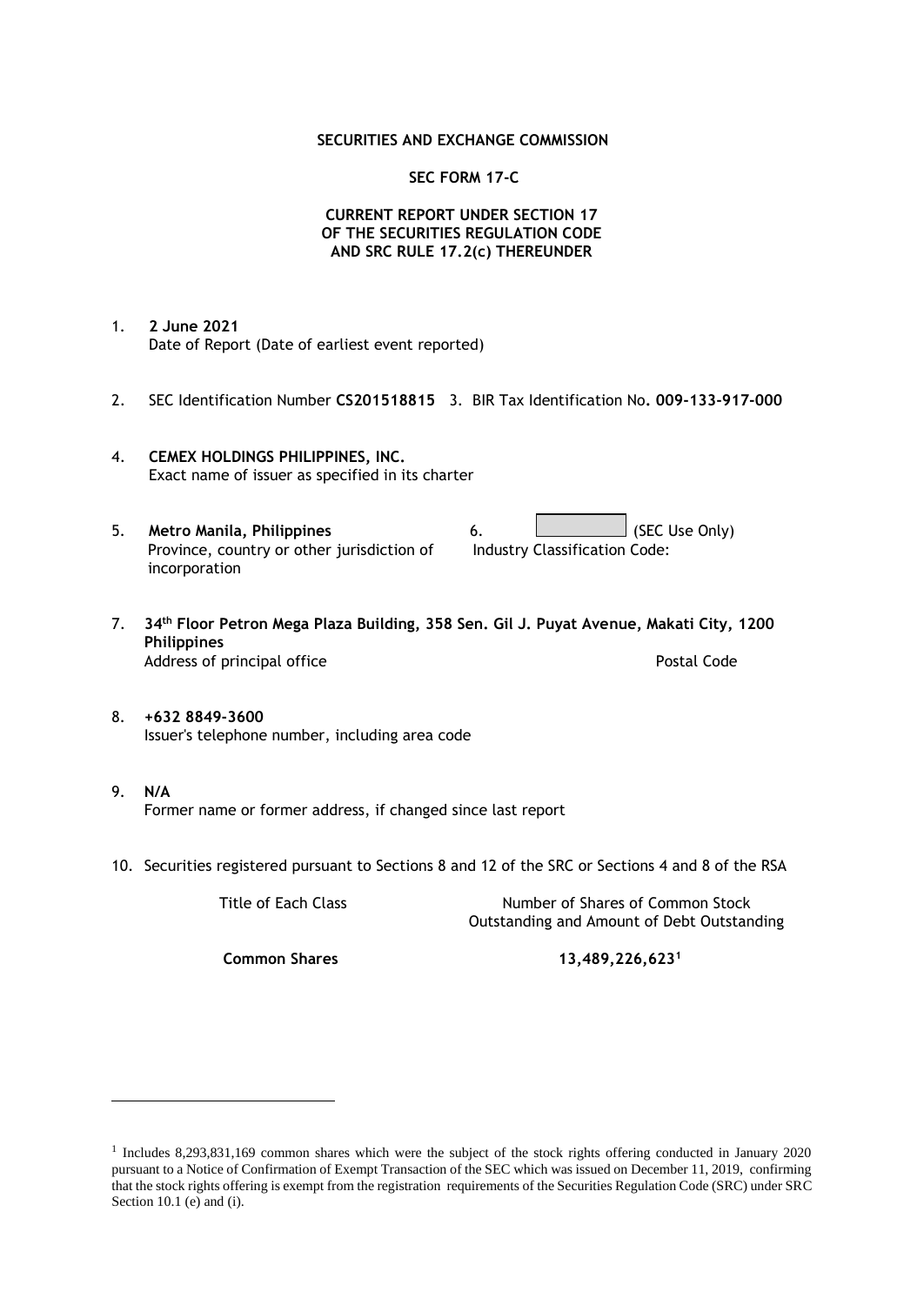11. Indicate the item numbers reported herein: **Item 4 – Resignation, Removal or Election of Registrant's Directors or Officers Item 9 – Other events**

Please refer to the attachment summarizing the results of the Organizational Meeting of the Board of Directors of CEMEX HOLDINGS PHILIPPINES, INC. held on 2 June 2021, which include the appointment of the Principal Executive Officers of CHP for the Ensuing Year.

The individuals appointed during the meeting as principal executive officers of CHP are incumbent officers of the company whose current appointments were re-confirmed by the Board of Directors, except for Messrs. Rota, Ortiz and Gaudiano whose respective appointments as principal executive officer of CHP are deemed effective from 2 June 2021.

### **SIGNATURES**

Pursuant to the requirements of the Securities Regulation Code, the issuer has duly caused this report to be signed on its behalf by the undersigned hereunto duly authorized.

**CEMEX HOLDINGS PHILIPPINES, INC. 2 June 2021 Issuer Date** 

 **Jannette Virata Sevilla Compliance Officer**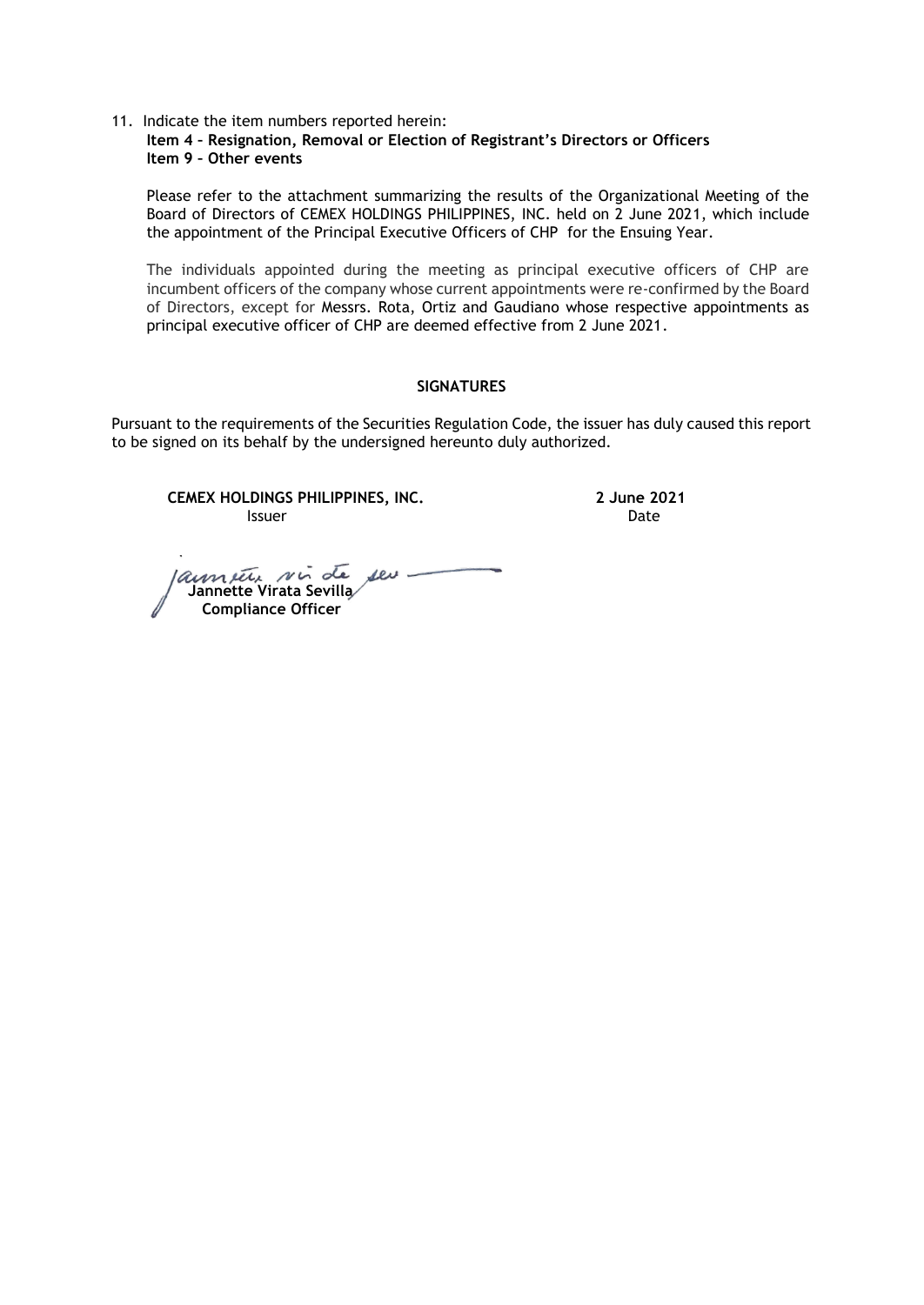

# **RESULTS OF THE ORGANIZATIONAL MEETING OF THE BOARD OF DIRECTORS 2 June 2021**

- **1. Election of the Chairman of the Board of Directors:** Sergio Mauricio Menéndez Medina
- **2. Designation of the Lead Director among the Independent Directors:** Pedro Roxas
- **3. Election of Members of Board Committees:**
	- A. **Audit Committee**

Chairman - Pedro Roxas (independent director) Member - Alfredo S. Panlilio (independent director) Member – Eleanor M. Hilado (independent director) Member - Maria Garcia Villan

## **B. Nomination Committee** Chairman - Eleanor M. Hilado (independent director) Member - Pedro Roxas (independent director) Member – Alfredo S. Panlilio (independent director) Member – Antonio Ivan Sanchez Ugarte

**4. Appointment of Principal Executive Officers of CHP for the Ensuing Year with their corresponding shareholdings in CHP:**

| Name of Person                        | <b>Position/Designation</b>                                                                  | Shareholdings in the<br><b>Listed Company</b>                          |          | Nature of<br>Indirect             |
|---------------------------------------|----------------------------------------------------------------------------------------------|------------------------------------------------------------------------|----------|-----------------------------------|
|                                       |                                                                                              | <b>Direct</b>                                                          | Indirect | Ownership/Other<br><b>Remarks</b> |
| Ignacio Alejandro<br>Mijares Elizondo | President & Chief<br><b>Executive Officer</b>                                                | $3,322,545 + 1$<br>(one share held<br>in<br>trust/qualifying<br>share) | 0        | In PCD Nominee<br>Corp account    |
| Steve Kuansheng Wu                    | Treasurer & Chief<br>Financial Officer and<br>Director, Business<br>Services<br>Organization | n                                                                      | $\Omega$ |                                   |
| Irma del Mundo Aure                   | Vice President for<br>Human Capital and<br>Organization                                      | 348,911                                                                | $\Omega$ |                                   |
| Alejandro Garcia<br>Cogollos          | Vice President for<br>Planning and<br>Administration                                         | $769,942 + 1$<br>(one share held<br>in<br>trust/qualifying<br>share)   | $\Omega$ | in PCD Nominee<br>Corp account    |
| Edwin P. Hufemia                      | Vice President for<br>Supply Chain                                                           | 1,313,914                                                              | $\Omega$ | in PCD Nominee<br>Corp account    |
| Roberto Martin Z.<br><b>Javier</b>    | Vice President for<br>Commercial<br>(Institutional<br>Segment)                               | 765,532                                                                | $\Omega$ | in PCD Nominee<br>Corp account    |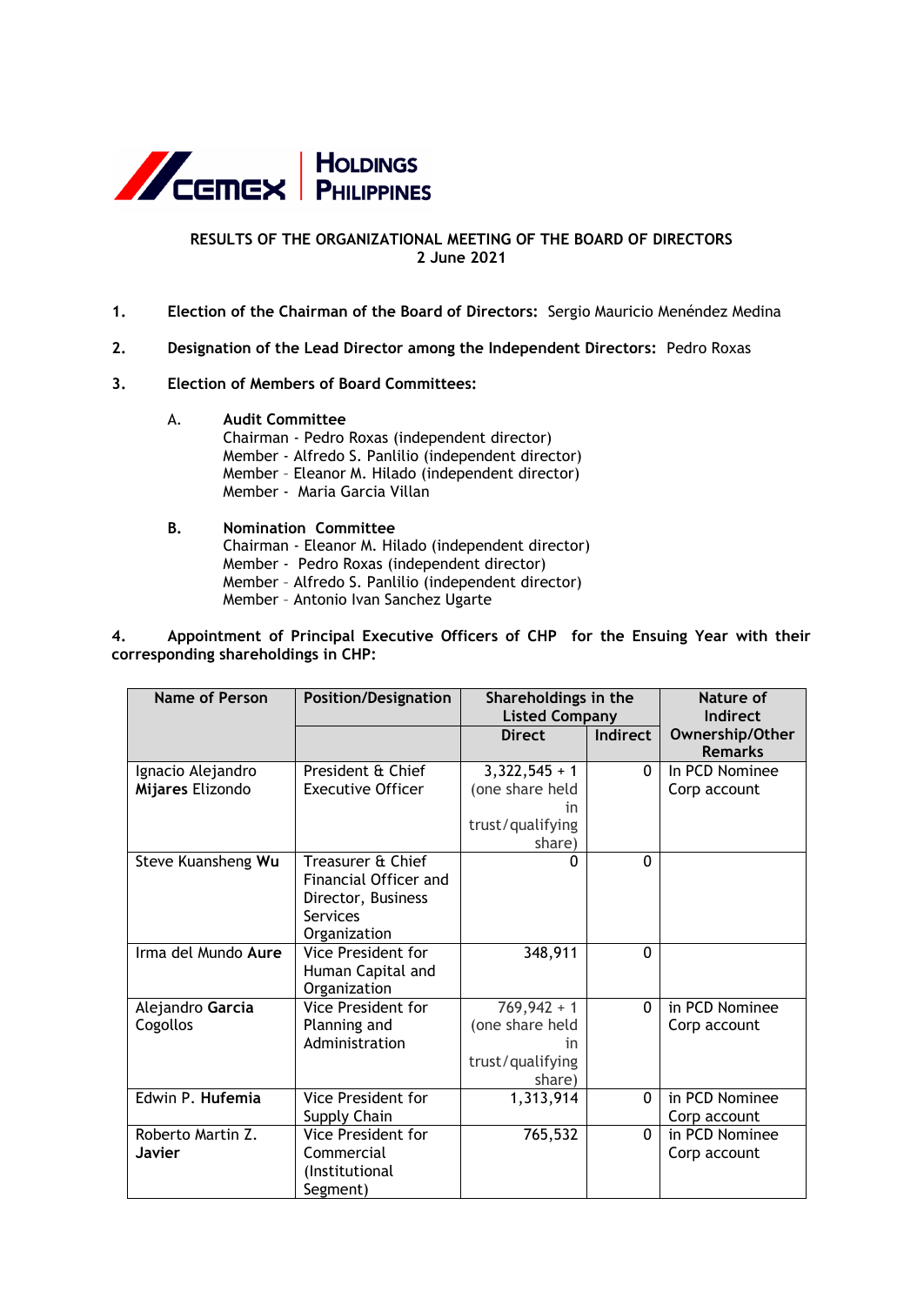| Everardo Sanchez<br><b>Banuet</b> | <b>Vice President for</b><br>Commercial<br>(Distribution | 852,488  | $\Omega$ | in PCD Nominee<br>Corp account |
|-----------------------------------|----------------------------------------------------------|----------|----------|--------------------------------|
|                                   | Segment)                                                 |          |          |                                |
| Juan Carlos Soto                  | Director,                                                | 568,954  | $\Omega$ | in PCD Nominee                 |
| Carbajal                          | Procurement                                              |          |          | Corp account                   |
| Gery L. Rota*                     | Director, APO                                            | 550,366  | $\Omega$ | in PCD Nominee                 |
|                                   | Cement Plant,                                            |          |          | Corp account                   |
|                                   | Operations &                                             |          |          |                                |
|                                   | Technical                                                |          |          |                                |
|                                   | Director, Solid                                          | 263,836  | $\Omega$ | in PCD Nominee                 |
| Santiago Ortiz                    | Cement Plant,                                            |          |          | Corp account                   |
| Garcia*                           | Operations &                                             |          |          |                                |
|                                   | Technical                                                |          |          |                                |
| Adrian V. Bancoro                 | Director, Tax                                            | 389,185  | $\Omega$ | in PCD Nominee                 |
|                                   |                                                          |          |          | Corp account                   |
| Pierre Ignatius C. Co             | Director, Investor                                       | 32,000   | $\Omega$ | in PCD Nominee                 |
|                                   | Relations                                                |          |          | Corp account                   |
| Jose Mauro Gallardo               | Director, Enterprise                                     | $\Omega$ | $\Omega$ |                                |
| Valdes                            | Risk Management                                          |          |          |                                |
| Maria Virginia                    | Director, Customer                                       | 55,900   | $\Omega$ | in PCD Nominee                 |
| <b>Lacson-del Rosario</b>         | Experience                                               |          |          | Corp account                   |
| Dino Martin W.                    | Director, Legal;                                         | 25,600   | $\Omega$ | in PCD Nominee                 |
| Segundo                           | <b>Assistant Corporate</b>                               |          |          | Corp account                   |
|                                   | Secretary                                                |          |          |                                |
| Erlinda C. Lizardo                | Director, Corporate                                      | $\Omega$ |          |                                |
|                                   | Communications                                           |          |          |                                |
| Christer James Ray                | Director, Public                                         | $\Omega$ |          |                                |
| A. Gaudiano*                      | <b>Affairs</b>                                           |          |          |                                |
| Rolando Valentino                 | <b>Internal Auditor</b>                                  | 0        |          |                                |
| Jannette Virata                   | <b>Corporate Secretary</b>                               | $\Omega$ |          |                                |
| <b>Sevilla</b>                    | and Compliance                                           |          |          |                                |
|                                   | Officer                                                  |          |          |                                |

*\*New appointees are (i) Gery L. Rota, (ii) Santiago Ortiz Garcia and (iii) Christer James Ray A. Gaudiano whose respective appointments as principal executive officer are deemed effective from 2 June 2021.* 

**(i) Gery L. Rota**, Filipino, is a licensed Mechanical Engineer. He obtained his Bachelor of Science in Mechanical Engineering from the University of San Jose Recoletos. Mr. Rota completed the Cement Master Class in Monterrey, Mexico in year 2008 and the Management Development Program for Executives at the Asian Institute of Management in year 2017. Mr. Rota joined CEMEX Philippines in 1997 as a field Engineer at the cement plant of APO Cement Corporation in Naga, Cebu and later assumed leadership roles of various teams in cement operations. He became the Manager of the Clinker Group in year 2010 and later appointed as Production Manager. Since 2013 to present, he is the plant director of the APO Cement plant, and is responsible for the overall plant operations. Mr. Rota has also represented CEMEX Philippines in various global networks for cement operations in CEMEX.

**(ii) Santiago Ortiz García**, Mexican, holds a Bachelors degree in Industrial Engineering and Manufacturing Administration. He obtained his Masters degree in Occupational Risk Prevention at the Universidad a Distancia de Madrid, Spain and also a Master of Science in Production and Cement & Concrete Technology at Universidad Regiomontana, Mexico. Joining CEMEX in 1997, Mr. Ortiz' assignments exposed him to several cement production processes and he has worked in numerous cement plants within the organization. His extensive operational experience made him Production Manager holding the position for 8 years. He joined CEMEX Philippines last 2017 as Operations and Technical Manager and was promoted to Process and Quality Director for Asia, Middle East and Africa (AMEA) CEMEX region in July 2019. Since January 2020 to present, he is the plant director of the cement plant of SOLID Cement Corporation located in Antipolo, Rizal and is responsible for the overall plant operations.